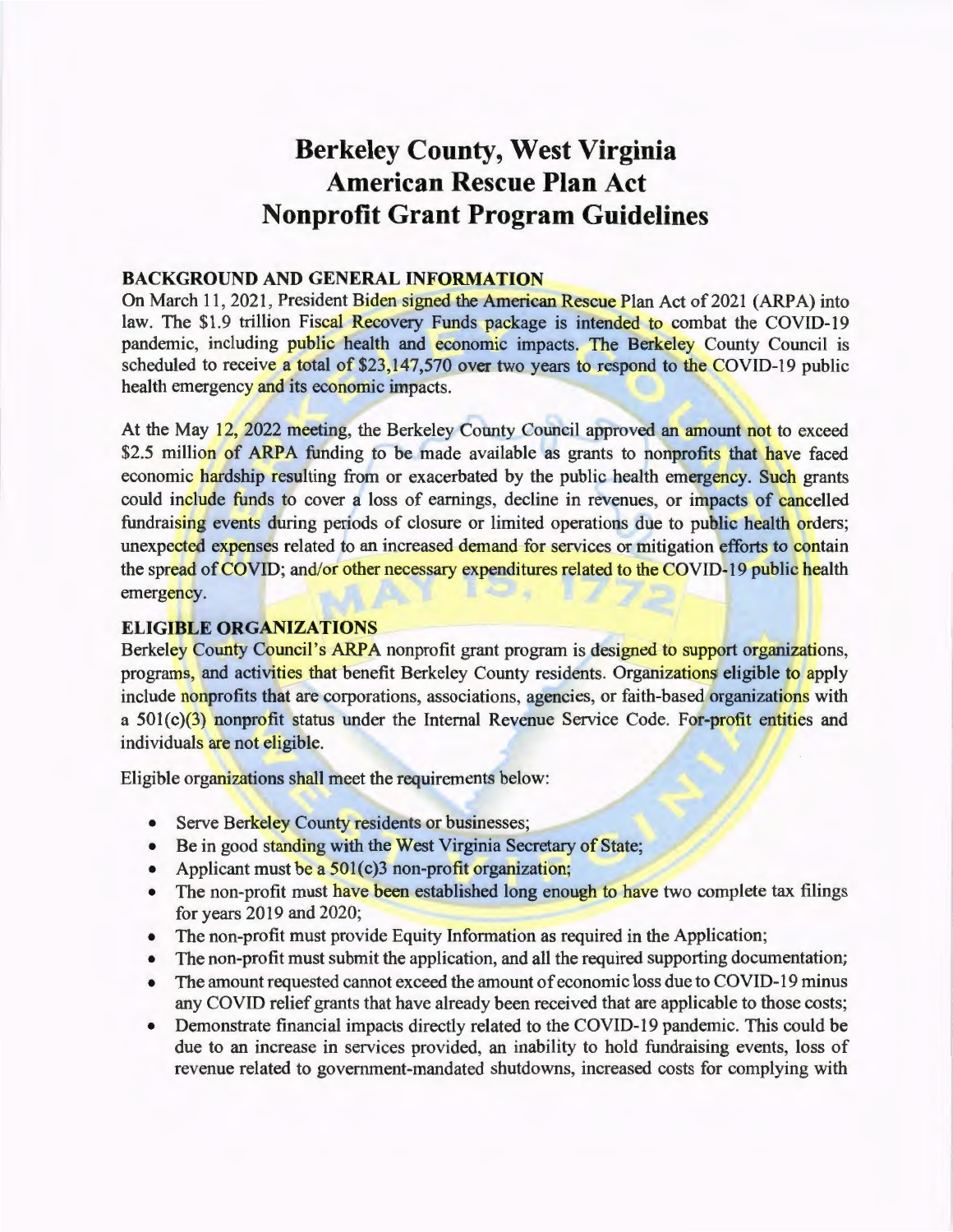reopening requirements, or costs of new programming designed to assist those disparately impacted by the pandemic and its economic effects;

• Provide proof of insurance to the satisfaction of the Berkeley County Council prior to the receipt of any funding.

Organizations that received other COVID-19 funding assistance such as, but not limited to, Federal CARES Act funding; Paycheck Protection Program (PPP) loans; Economic Injury Disaster Loans (EIDL); or Community Development Block Grant - Coronavirus (CDBG-CV) funds are eligible to apply for ARPA funding so long as expenses are not duplicated.

# GRANT AWARDS

A total amount not to exceed \$2.5 million is available for eligible nonprofits. A minimum of \$5,000 and a maximum of \$200,000 is available per organization.

# ELIGIBLE COSTS *(incomplete list)*

- Loss of earnings, decline in revenues, or impacts of cancelled fundraising events during periods of closure or limited operations due to COVID-19 public health orders.
- Costs associated with implementation of prevention or mitigation measures to contain the spread of the virus, such as physical changes to enable social distancing, enhanced cleaning efforts, barriers or partitions, or COVID-19 vaccination, testing or contact tracing programs.
- Reimbursement of expenses related to the organization's response to the COVID-19 public health emergency such as payroll and benefit costs; costs to retain employees; mortgage, rent or utilities costs; and other related operating costs.
- Funding for new programs designed in response to the COVID-19 pandemic or those designed to serve a population disparately impacted by the public health emergency and its economic impacts, such as lower-income households.

# INELIGIBLE COSTS *(incomplete list)*

- Loss that bears no relation or are grossly disproportionate to the type or extent of harm experienced due to the COVID-19 public health emergency;
- Damages covered by insurance:
- Contributions to rainy day funds, financial reserves, or similar funds;
- Legal expenses or settlements;
- Severance pay;
- Payment of interest or principal on outstanding debt instruments;
- Inherently religious activities, such as worship, religious instruction, or proselytization and/or those that promote or inhibit religious interest;
- Reimbursement to donors for donated items or services;
- Lobbying, support of candidates for public office, or other political activities.
- Past infrastructure projects;
- Funding for programs or organizations that do not serve Berkeley County residents.
- Economic hardship incurred outside of the period beginning January 27, 2020 and ending December 31, 2021;
- Expenses reimbursed or eligible for reimbursement through any other contract or agreement with the State of West Virginia and/or Berkeley County Council, including but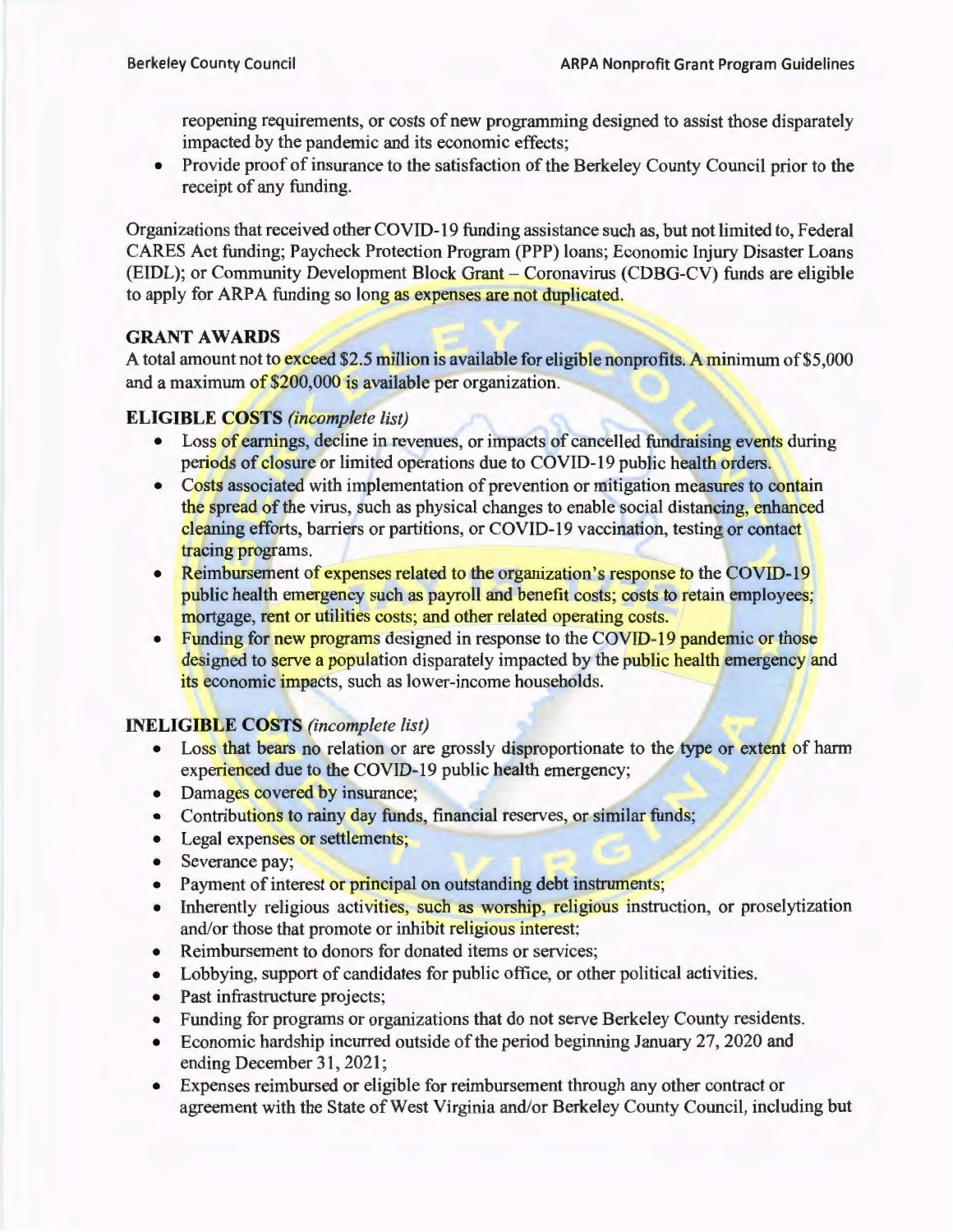not limited to Community Service Grant, Community Development Block Grant, and CARES grants.

#### **GRANT PERIOD**

In general, applicants may apply for funds to cover COVID-19 related economic loss or costs incurred during the period beginning January 27, 2020 and ending December 31 , 2021.

#### **HOW TO APPLY**

The ARPA Nonprofit Grants Program application will be available through/at website/Berkeley County Council Offices from **May 12, 2022 through June 30, 2022.** 

Applicants will be required to submit the following information:

- **Organization Overview** 
	- o Organization name and contact information
	- o Mission statement
	- o Proof of nonprofit status
	- o Length of time in existence
	- o Non-profit organization 2019 & 2020 tax returns (must include 990 form)
	- o Number of employees
	- o Description of services provided to Berkeley County residents
	- o Number of Berkeley County residents served in recent fiscal years
	- o Description of how the organization typically raises funds
	- o Description of how the organization has been negatively impacted by COVID-19
	- o Steps the organization has taken to address financial impacts of COVID-19
- **Grant Request** 
	- o Amount requested
- Organizational budget

o Agency budget, showing actual revenue and expenditures by categories for the following time periods:

- D January December 2019
- $\Box$  January December 2020
- $\square$  January December 2021

o Current operating year budget, showing revenue and expenditure projections

- o Amount and description of use of Federal CARES Act and American Rescue Plan Act assistance received, including but not limited to, PPP, EIDL, CDBG-CV, and West Virginia CARES grant funds (if applicable)
- Insurance coverage information
- Conflict of interest documentation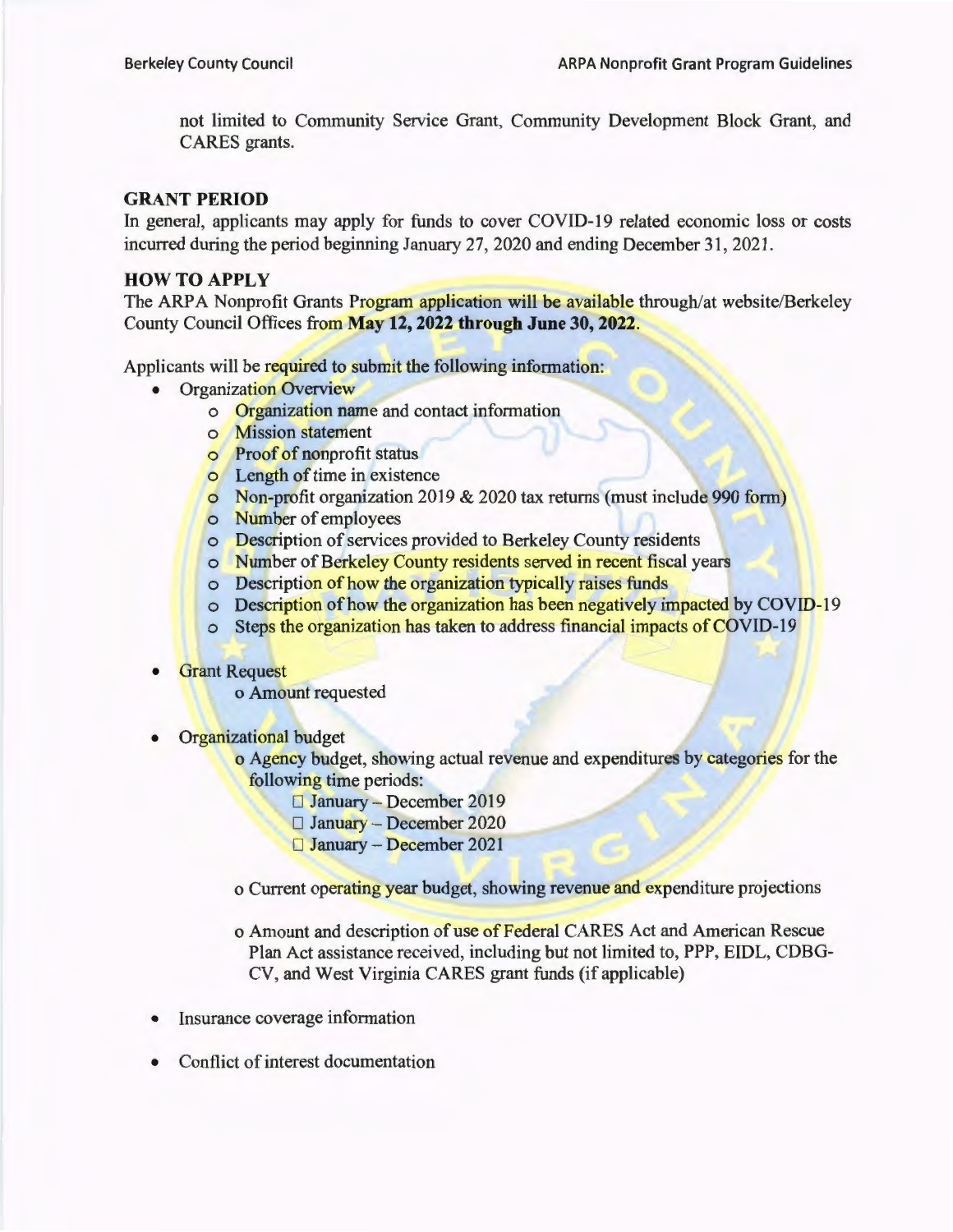• Any other supporting information the organization would like the review panel to consider (may be limited in size or length)

#### **APPLICATION REVIEW PROCESS**

A Committee appointed by the Council will review grant applications for completeness and eligibility. Applicants may be asked to revise proposals or provide additional information.

The Committee will meet to discuss the applications and make a recommendation for funding to the County Council. The County Council will consider the panel's recommendations and make final award determinations in early FY2023.

### **APPLICATION REVIEW CRITERIA**

Award allocations will be based on total number of applicants, completeness of applications, expense eligibility, organizational need, community benefit, and organizational operating budget size. No cash match is required.

Review Committee members may consider the following factors in their evaluation:

- Organization is a qualifying nonprofit
- Financial impact of COVID-19 is clear and demonstrated
- Impact of other Federal or City assistance received, alone or in comparison to other applicants
- Need for financial assistance in order to remain operational
- Program description and impact of program on communities and populations most disproportionately impacted by the pandemic, i.e. low-income and socially vulnerable communities
- Fiscal and administrative capacity to administer the funding in compliance with requirements
- Grant budget is provided, reasonable, and aligns with eligible expense categories
- Other factors as deemed appropriate by the panel members

#### **APPLICATION TIMELINE**

Berkeley County Council anticipates the following schedule for reviewing submitted applications and determining funding awards:

May 12, 2022 June 30, 2022 at 5:00 pm July 1, 2022 - July 31, 2022 Date To Be Determined Within 30-days of Award

Release of application Deadline for application submissions Application review period County Council Meeting (award determinations) Drafting grant agreements

#### **PUBLIC RECORD**

Unless otherwise exempt under applicable law, applications and application materials are public records. All information received from an applicant, whether received in connection with a grant application or in connection with any grant-funded activities performed, are subject to disclosure pursuant to the West Virginia Public Records Act, unless otherwise exempt.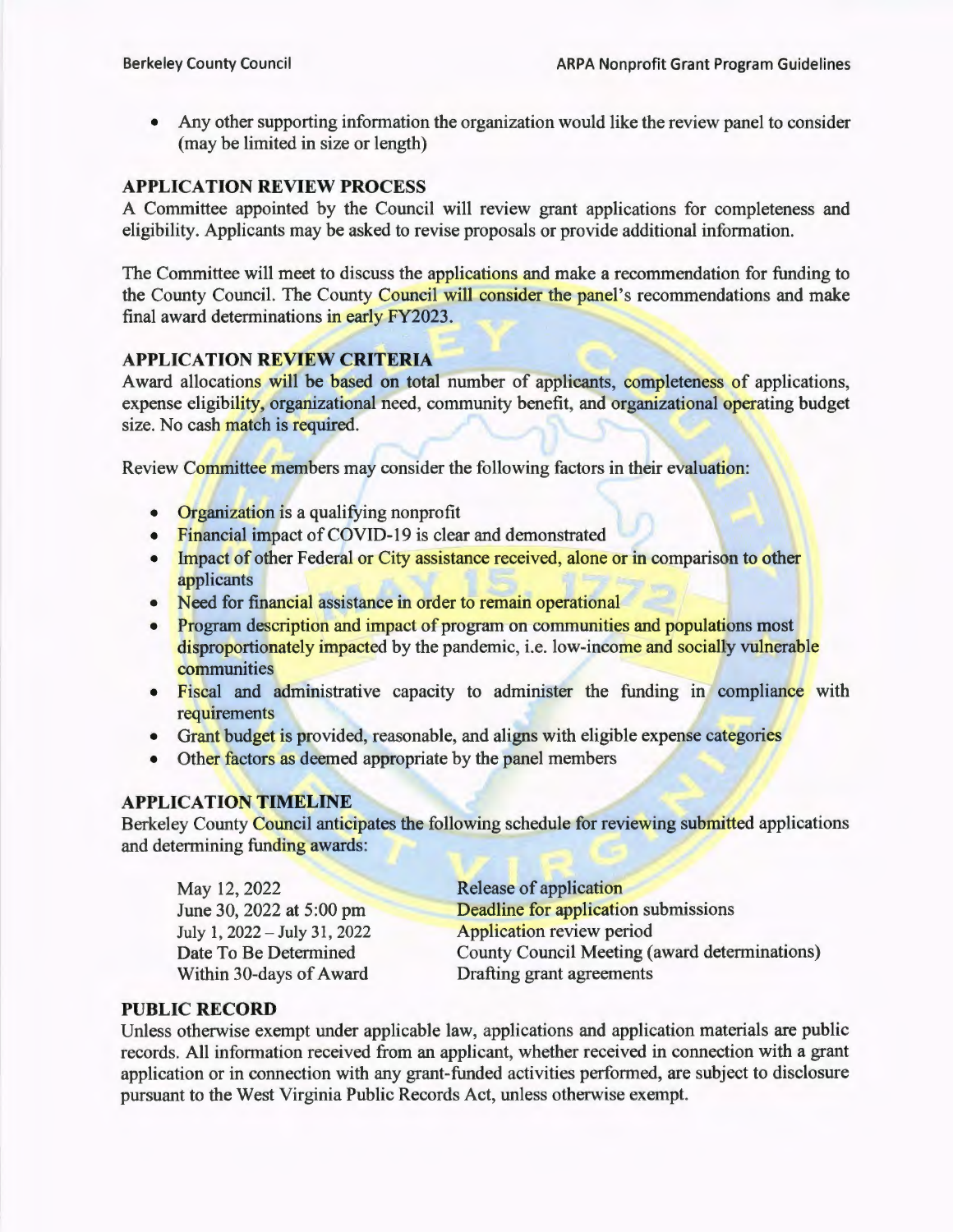#### AFFIDAVIT, WAIVER, AND RELEASE FORM

All nonprofit organizations offered a grant who choose to accept the grant will be required to sign a non-negotiable affidavit, waiver, and release form prior to payment being made. The affidavit will require the applicant to declare that all information contained in the application is true and correct and can be used as admissible evidence in any legal proceeding against the organization if Berkeley County Council attempted to recoup any grant funds provided under false pretenses.

#### IF FUNDED

Grant awards will be made in the form of an agreement executed between the applicant and Berkeley County Council. The grant period, scope, allowable budget, and reporting requirements will be outlined in a contract between the applicant organization and Berkeley County Council.

#### **OUESTIONS**

Questions regarding the American Rescue Plan Act, this program, or the application and supporting documentation should be directed to Mrs. Tracie Guilliams, Grants Administrator, at 304-267-5000 ext. 8113 or tguilliams@berkeleywv.org

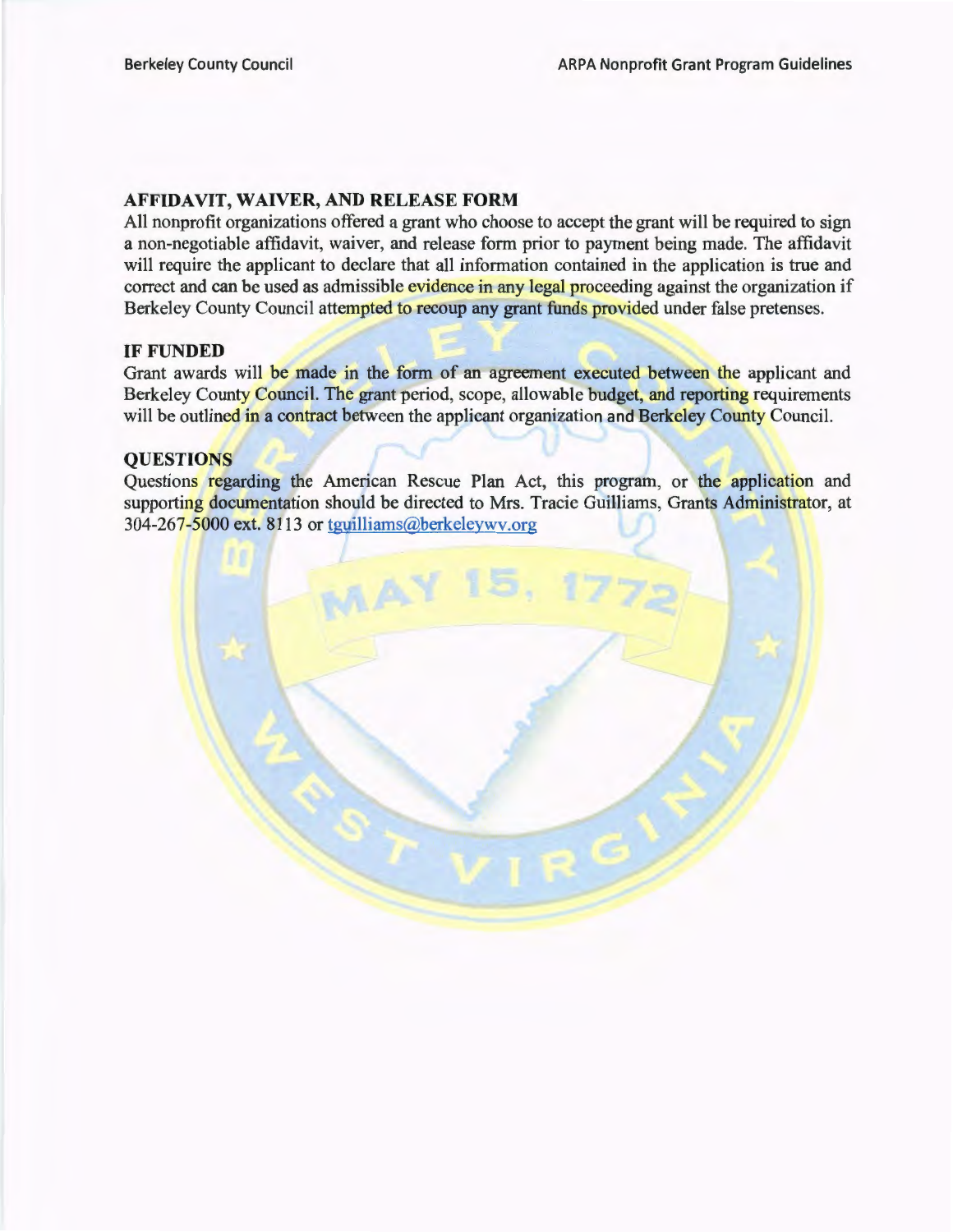

# **BERKELEY COUNTY AMERICAN RESCUE PLAN ACT FUNDS APPLICATION SUMMARY**

- 1. Legal Name of Organization\*
- 2. DBA (if applicable)
- 3. Mailing Address\*
- 4. Physical Address (if it is different and not confidential)
- 5. Organization Phone Number\*
- 6. Website
- 7. EIN\*
- 8. CEO/Executive Director Name\*
	- a. Name
	- b. Title
	- c. Phone
	- d. Email
- 9. Primary Contact\*
	- a. Name
	- b. Title
	- c. Phone
	- d. Email

### **ORGANIZATION INFORMATION**

- 10. Year Founded\*
- 11. Mission Statement\*
- 12. Geographic Area(s) Served\*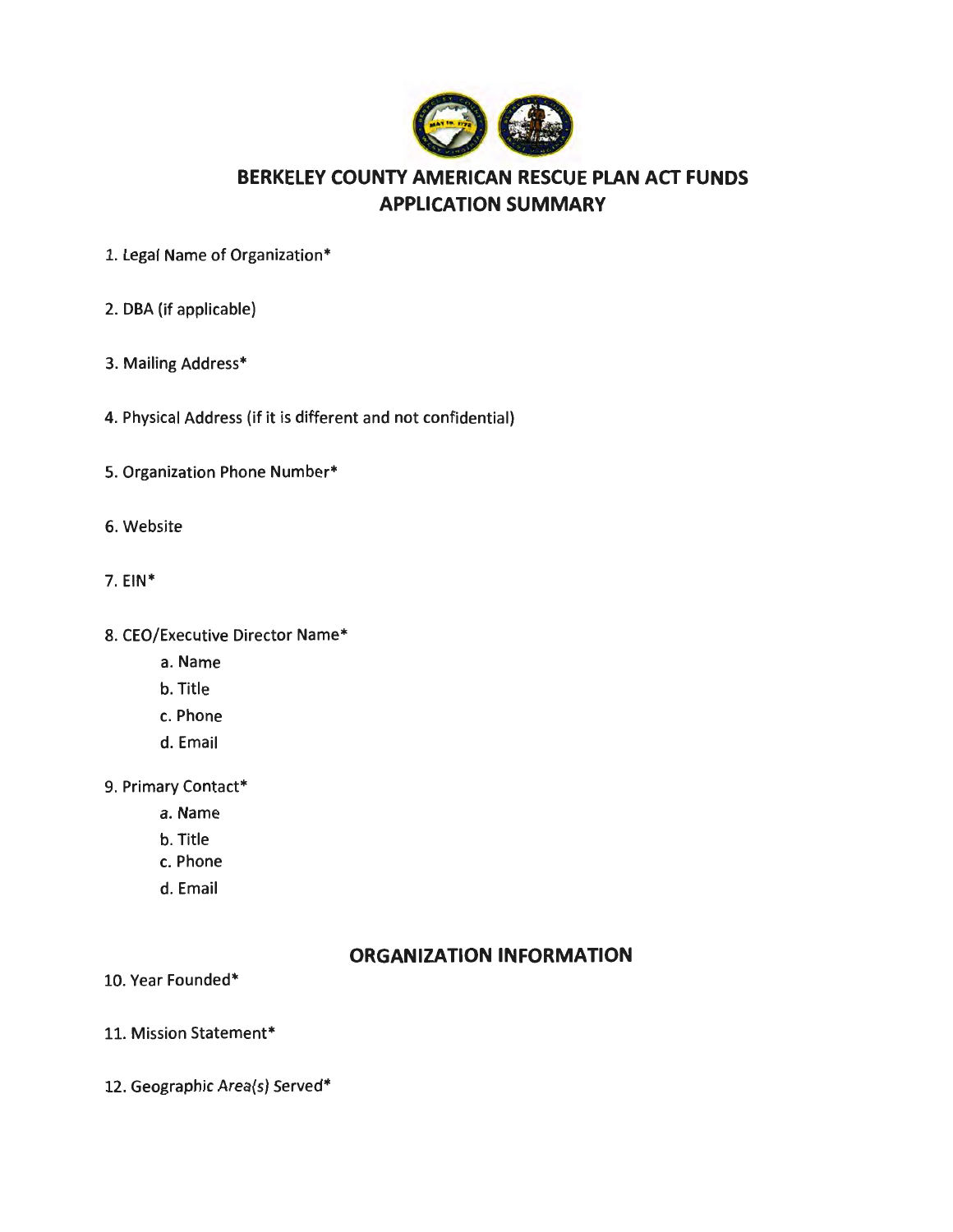13. Tax Exemption Status\*

a. 501(c)(3)

b. Other than 501(c)(3), describe:

14. Is the organization registered and in good standing ("active" status) with the West Virginia Secretary of State?

a. Yes

b. No (If required by law, organization must be registered and in good standing prior to receiving grant funds.)

15. Is the organization registered and in good standing ("current" status) with the State of West Virginia Office of the Attorney General?

a. Yes

b. No (If required by law, organization must be registered and in good standing prior to receiving grant funds.)

16. Are any of the organization's staff or Board members immediate family members of one or more elected/appointed officials of the Berkeley County Council?\*

a. Yes, explain:

b. No

17. Number of Employees\*

a. Full-time:

b. Part-time:

18. Describe the services the organization provides to Berkeley County, WV residents\*

19. Describe the organization's target beneficiaries (e.g., seniors, youth, families, veterans, etc.)\*

20. Does the organization count persons served or households served?\*

a. Persons

b. Households

21. How many persons/households did the organization serve from July 1, 2020 through June 30, 2021? (Use persons/households based on answer to question 20)\*

a. Total:

b. Berkeley County, WV residents:

# **FINANCIAL/INSURANCE INFORMATION**

22. Projected revenue for current fiscal year\*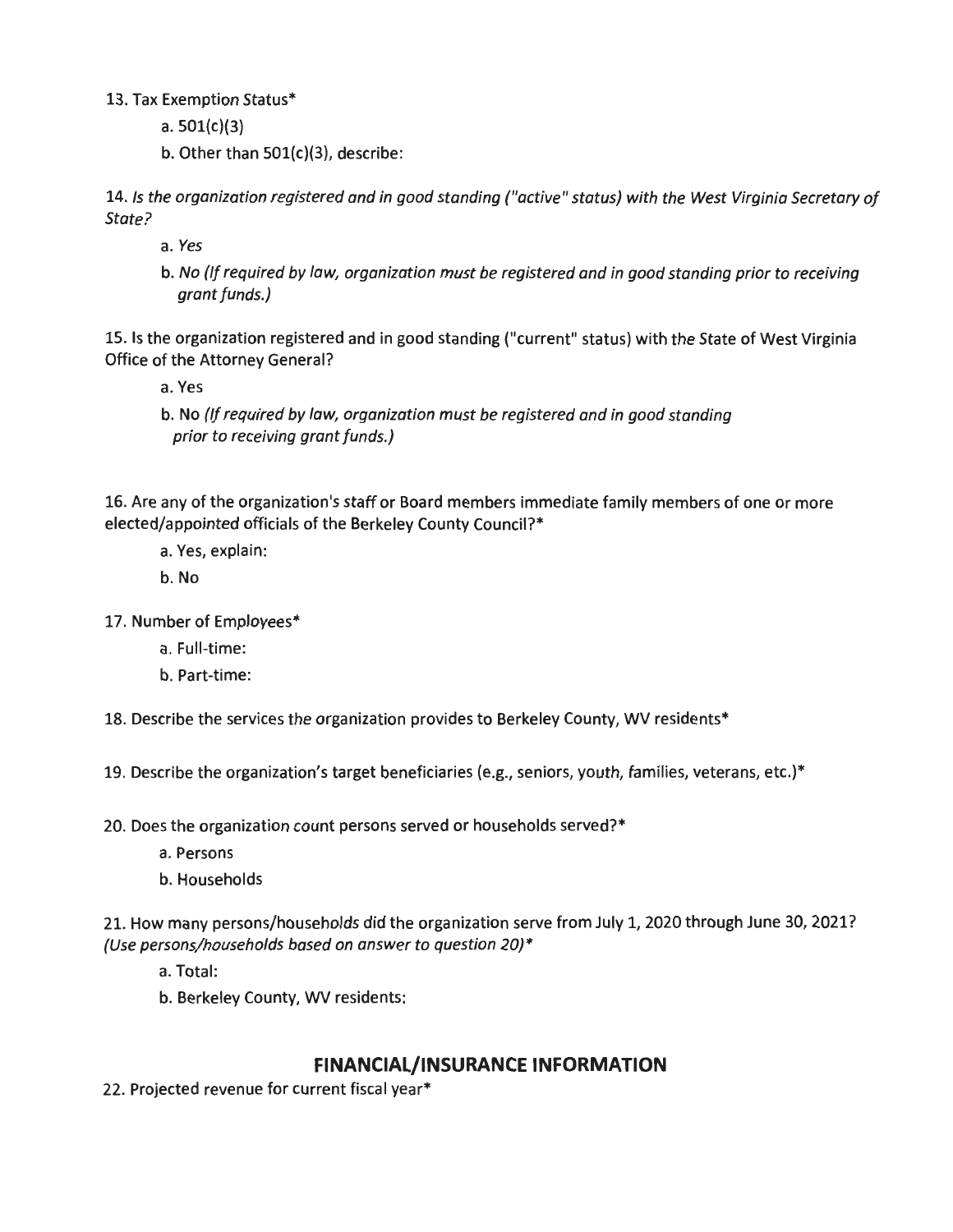23. Projected expenditures for current fiscal year\*

24. Dates covered by organization's fiscal year\*

25. Actual revenue for January 2020 - December 2020\*

26. Actual expenditures for January 2020- December 2020\*

27. Actual revenue for January 2021 - December 2021\*

28. Actual expenditures for January 2021 – December 2021\*

29. Describe how the organization typically raises funds (pre-COVID)\*

30. Please complete the types of insurance the organization carries and note the maximum amount per occurrence\*

- a. General liability \$
- b. Automobile liability \$
- c. Workers' compensation \$

# **COVID-19 IMPACT**

31. Describe the impact the COVID-19 public health emergency has had on the organization's programs/activities (e.g., increase/decrease in demand for services, program modifications due to social distancing, new programming to serve those impacted, limited operations, etc.)\*

32. Describe the impact the COVID-19 public health emergency has had on the organization's finances (e.g., increased or new expenses, reduced/cancelled fundraising, loss of earnings, decline in revenue, etc.)\*

33. Describe any other impact the COVID-19 public health emergency has had on the organization (e.g., staffing changes, volunteer impacts, periods of closure, mitigation efforts to contain the spread of COVID, etc.)\*

34. What steps has the organization taken to address financial impacts of COVID-19\*

35. Has the organization received other COVID-19 funding assistance such as, but not limited to, Federal CARES Act funding; Paycheck Protection Program (PPP) loans; Economic Injury Disaster Loans (EIDL); or Community Development Block Grant - Coronavirus (CDBG-CV) funds?\*

a. Yes, describe amount(s) and use(s):

36. Amount of Request\*